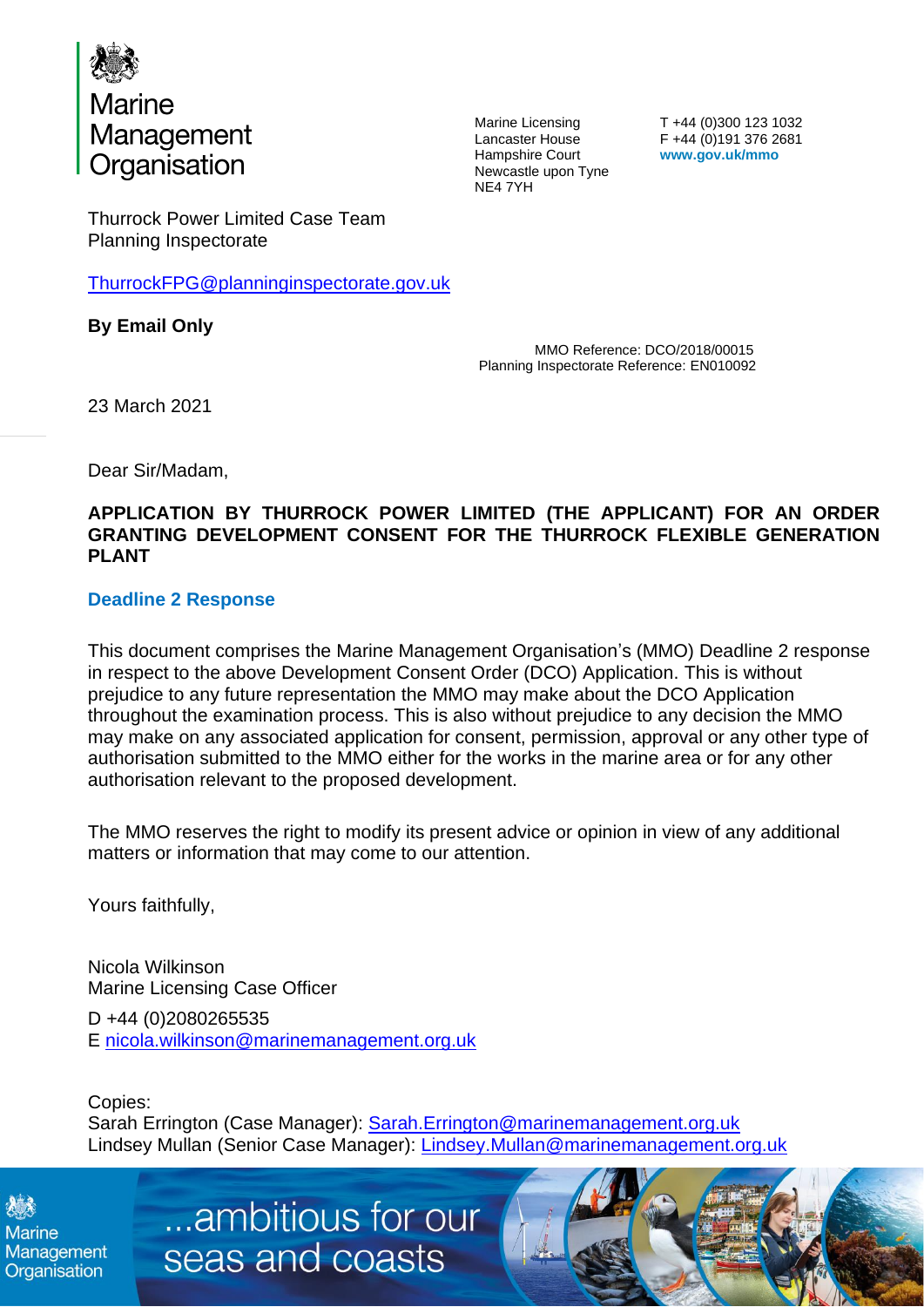# **Contents**

| 1. |                                                                                       |  |
|----|---------------------------------------------------------------------------------------|--|
| 2. |                                                                                       |  |
|    | 2.1. RR-005 Winckworth Sherwood on behalf of Port of London Authority 4               |  |
|    | 2.2. RR-011 BDB Pitmans LLP on behalf of London Resort Company Holdings Ltd 4         |  |
|    |                                                                                       |  |
|    |                                                                                       |  |
|    |                                                                                       |  |
|    |                                                                                       |  |
| 3. |                                                                                       |  |
|    |                                                                                       |  |
|    | 3.2. PDD-011 Winckworth Sherwood on behalf of Port of London Authority5               |  |
|    |                                                                                       |  |
|    | 4. Comments on Any Additional Submissions accepted by the Examining Authority (ExA)   |  |
|    | 4.1. AS-011 Thurrock Power Ltd – Notification of a non-material change request to the |  |
|    | 4.2. AS-003 Additional Submission - Applicant's response to s51 advice - 3.1 Draft    |  |
|    | 4.3. AS-007 Cumulative Effects Assessment Addendum. Additional Submission from the    |  |
| 5. |                                                                                       |  |

德 Marine<br>Management<br>Organisation ...ambitious for our<br>seas and coasts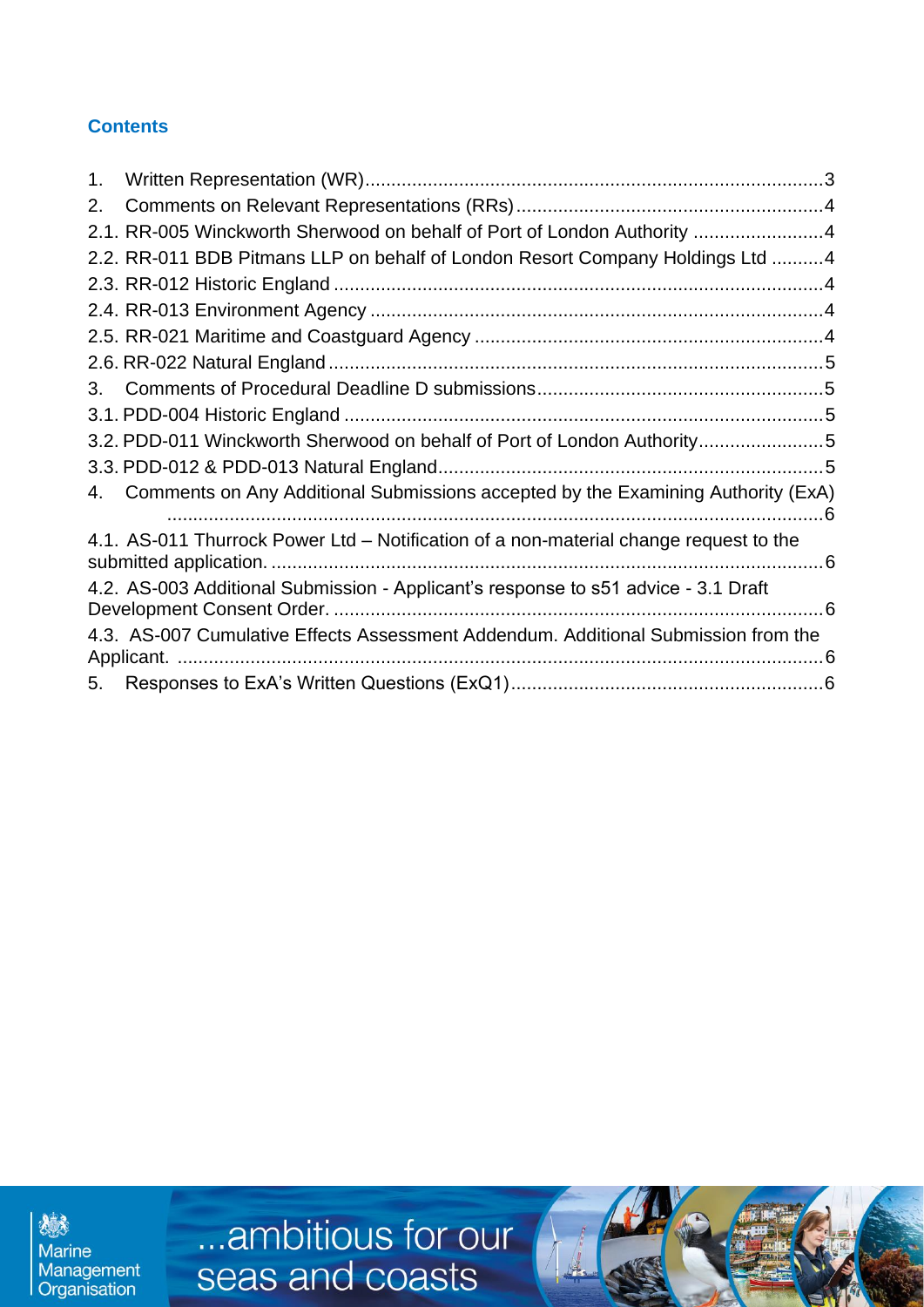## <span id="page-2-0"></span>**1. Written Representation (WR)**

Since the submission of the MMO's Relevant Representation (RR-014) on 30 July 2020 there have been ongoing discussions with the Applicant. A virtual meeting was held between the MMO and the Applicant, on 11 February 2021, where the Statement of Common Ground (SOCG) was discussed and some outstanding matters resolved. These matters will be further discussed below and it is the understanding of the MMO that the Applicant will be submitting a revised SOCG to PINS.

The MMO is working with the Applicant to establish a SOCG. The MMO believes that the SOCG can eliminate any areas of disagreement and will be updated as discussions progress and submitted at deadlines 3, 4, 5 and 7 until a final version has been agreed

Further to the above the MMO can confirm that the Applicant has provided the MMO with sediment sample analysis which has been reviewed in consultation with our technical advisors at the Centre for Environmental, Fisheries and Aquaculture Science (Cefas). A formal response dated 11 March 2021 was sent to the Applicant. In summary the review indicated that the material would likely be suitable via water injection dredging (WID) and/or disposal at sea, however further clarifications and results of the additional sample analysis would be required. The MMO has also advised the applicant that further sediment sampling will be required prior to the commencement of dredging of which the Applicant has now included in Requirement 12. The MMO has provided wording for the Applicant to use. The MMO expect this to be formally noted in the Applicants SOCG.

The discussion around Arbitration has been progressed. It is the MMOs understanding that these changes will be reflected in the next draft DCO submitted by the Applicant. Further discussions are ongoing and the MMO will consider any revisions made to the draft DCO.

With regards to the need for a seasonal restrictions within the Deemed Marine Licence (DML), the MMO is currently in discussions with the Environment Agency (EA) and Natural England (NE) over this matter. The MMO will continue its engagement on the Applicant and keep them informed of any progress made on this matter when available.

The discussion around the MMO's involvement in the causeway decommissioning plan have been progressed, and the MMO note the Applicant is working on amendments to the DCO. The MMO will consider any revisions made to the draft DCO.

The MMO is continuing its discussion with the Applicant over the inclusion of a written scheme of investigation (WSI) within the DML and any associated condition requirements. This will be done in consultation with Historic England (HE).

The MMO note that our previous comments on the draft DML are being actioned by the Applicant. The MMO will be able to provide further comments at Deadline 3.

...ambitious for our

seas and coasts

**Marine** Management Organisation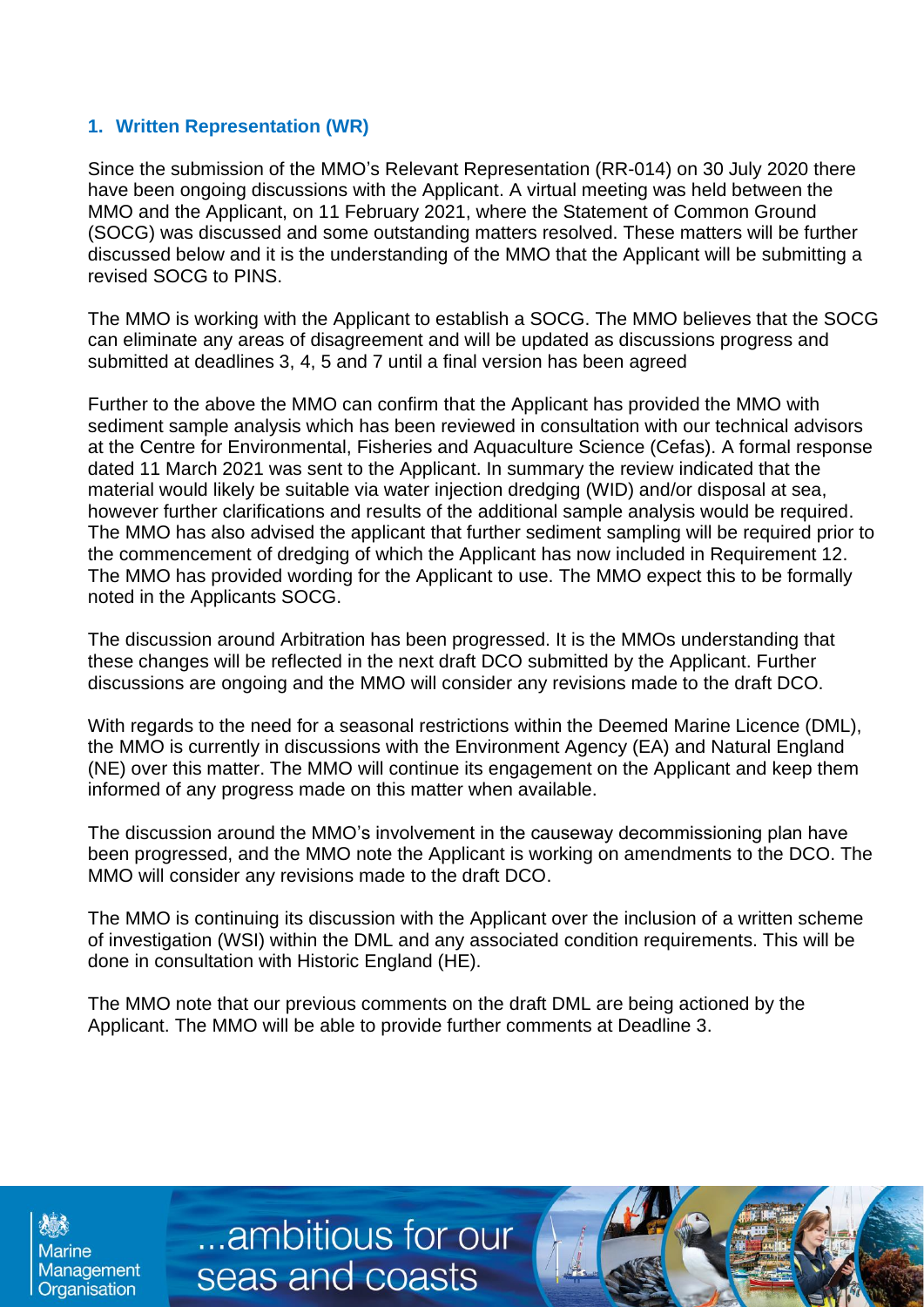# <span id="page-3-0"></span>**2. Comments on Relevant Representations (RRs)**

### <span id="page-3-1"></span>2.1.RR-005 Winckworth Sherwood on behalf of Port of London Authority

2.1.1. The MMO shared similar concerns with the Port of London Authority (PLA) at RR stage. The MMO has since been liaising with the PLA as the Statutory Harbour Authority (SHA) and are hopeful that following a meeting with the Applicant on 11 March 2021 that the proposed/confirmed amendments to the DCO application/DML drafting (e.g. removal of saltmarsh enhancement plan, additional sampling) will address concerns.

#### <span id="page-3-2"></span>2.2.RR-011 BDB Pitmans LLP on behalf of London Resort Company Holdings Ltd

2.2.1. The MMO note that at this stage in examination any cumulative/in-combination assessments (e.g. Habitats Regulation Assessments) need to be iterative with current draft documents needing to be revised to take account of any new plans/projects (e.g. The London Resort).

#### <span id="page-3-3"></span>2.3.RR-012 Historic England

2.3.1. The MMO acknowledges that at the time of writing, Historic England's (HE) advice relating to the marine historic environment is limited, based on initial information provided within the DCO application, and that further advice will be provided during the examination process. The MMO will provide further comments following review of Historic England's WR in section 3.1 of this response.

#### <span id="page-3-4"></span>2.4.RR-013 Environment Agency

- 2.4.1. The MMO note that many of the concerns raised by EA are in relation to the creation of a saltmarsh habitat within the intertidal zone, which, as noted in the MMO's Deadline D response, is no longer considered a suitable option and as such has been withdrawn. As such the MMO have not focused on these comments.
- 2.4.2. The MMO notes that the EA have raised concerns over the impacts that dredging activities may have on marine ecology receptors, and loss of inter-tidal area (including the dredge pocket). The MMO are in contact with the EA regarding any conditions (e.g. seasonal restrictions for migratory fish) that may be required on the draft DML. The MMO will keep the Applicant informed of these discussions and hopes to provide further comments in future deadline responses.
- 2.4.3. The MMO defer to the EA's comments on the Water Framework Directive (WFD) as this is within their jurisdiction. The MMO have been in discussions with the Applicant and have reviewed the sediment sample analysis in consultation with Cefas. Please see section 1 of this response for further details.

#### <span id="page-3-5"></span>2.5.RR-021 Maritime and Coastguard Agency

...ambitious for our

seas and coasts

2.5.1. MMO would welcome engagement from the Maritime and Coastguard Agency (MCA) regarding any conditions they would recommend for the draft DML. It is

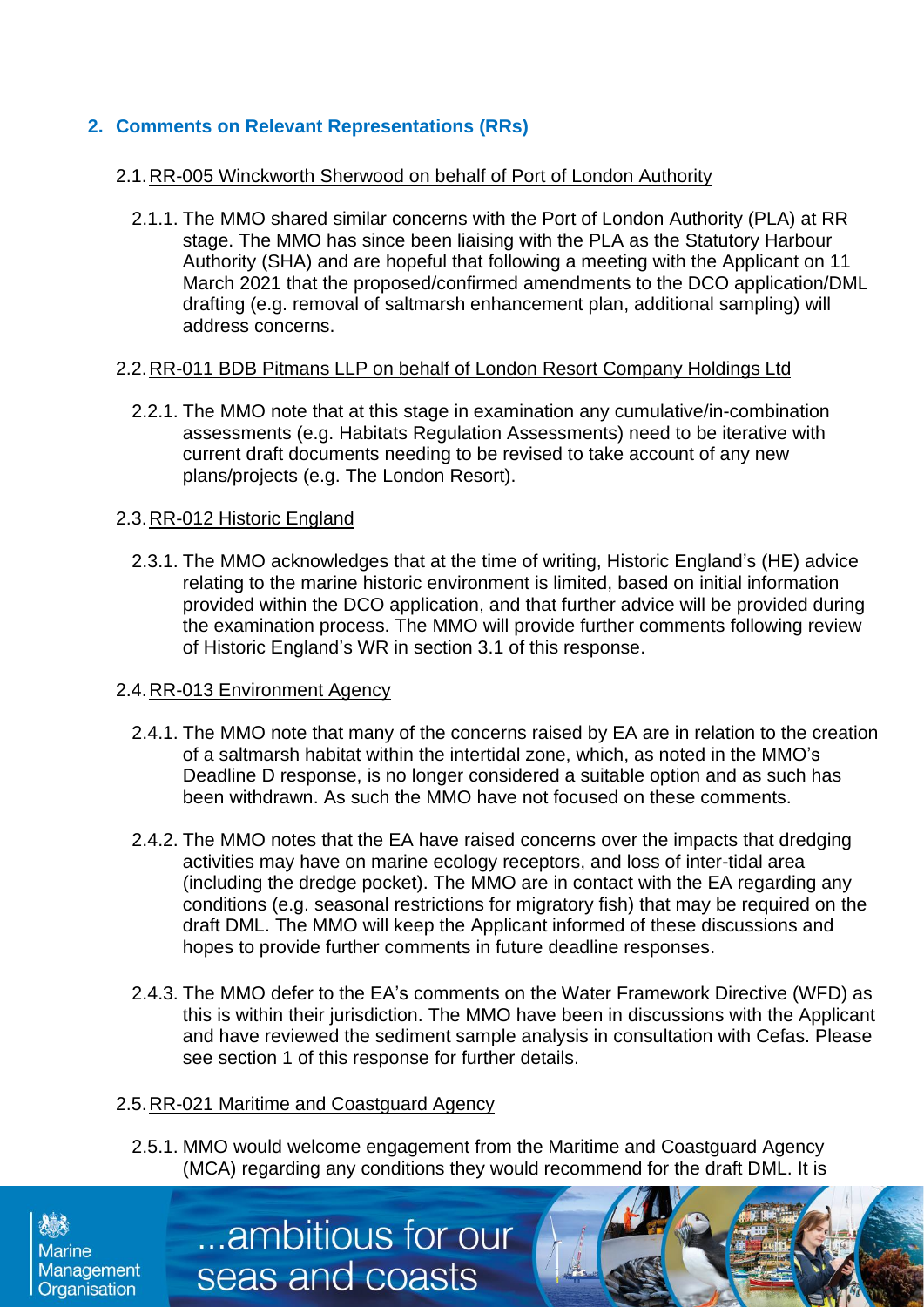the MMO's understanding that a separate marine licence application will be sought from the Applicant in relation to any maintenance dredging activities. The MMO confirm that consultation will be undertaken with MCA as standard, along with the PLA as SHA.

### <span id="page-4-0"></span>2.6.RR-022 Natural England

2.6.1. MMO defer to Natural England (NE) on potential impacts to designated habitats and species as the Statutory Nature Conservation Body (SCNB). The MMO has contacted NE and will work with them regarding any potential conditions required in the DML (e.g. seasonal restrictions). The MMO will keep the Applicant informed of these discussions and hopes to provide further comments in future deadline responses.

# <span id="page-4-1"></span>**3. Comments of Procedural Deadline D submissions**

## <span id="page-4-2"></span>3.1.PDD-004 Historic England

3.1.1. MMO note that the majority of concerns are related to terrestrial aspects of the project, which are outside the jurisdiction of the MMO. However, the MMO support HE's comment regarding the lack of licence condition/s within the DML for the 'marine written scheme of investigation' and would like to note that the MMO have previously provided suggestions to the Applicant for condition/s wording in both the Section 56 (RR-014 - 8.1) and Deadline D (PDD-005 - 15.1 & 15.2) response. Discussions with the Applicant are ongoing (please see the SOCG), and the MMO understand that the Applicant will revise the draft DML to include a condition for the marine written scheme of investigation. MMO would welcome engagement from HE regarding this condition.

### <span id="page-4-3"></span>3.2.PDD-011 Winckworth Sherwood on behalf of Port of London Authority

3.2.1. The MMO have reviewed this document and as noted in this response we agree with the comments of the PLA as the SHA at the time of writing. The MMO are hopeful following discussions with the Applicant (section 1) that any outstanding matters can be resolved before the end of examination.

# <span id="page-4-4"></span>3.3.PDD-012 & PDD-013 Natural England

**Marine** 

Management Organisation

...ambitious for our

seas and coasts

3.3.1. MMO note NE's concerns that the construction and operation of the causeway may have on SPA bird features, and that this may require a Register of Environmental Actions and Commitments (REAC). As noted above in section 2.6 of this response the MMO will defer to NE as SNCB to ensure any required mitigation is secured within the DML as a condition, and will continue its engagement with the Applicant and keep them informed of any progress made on this matter when available.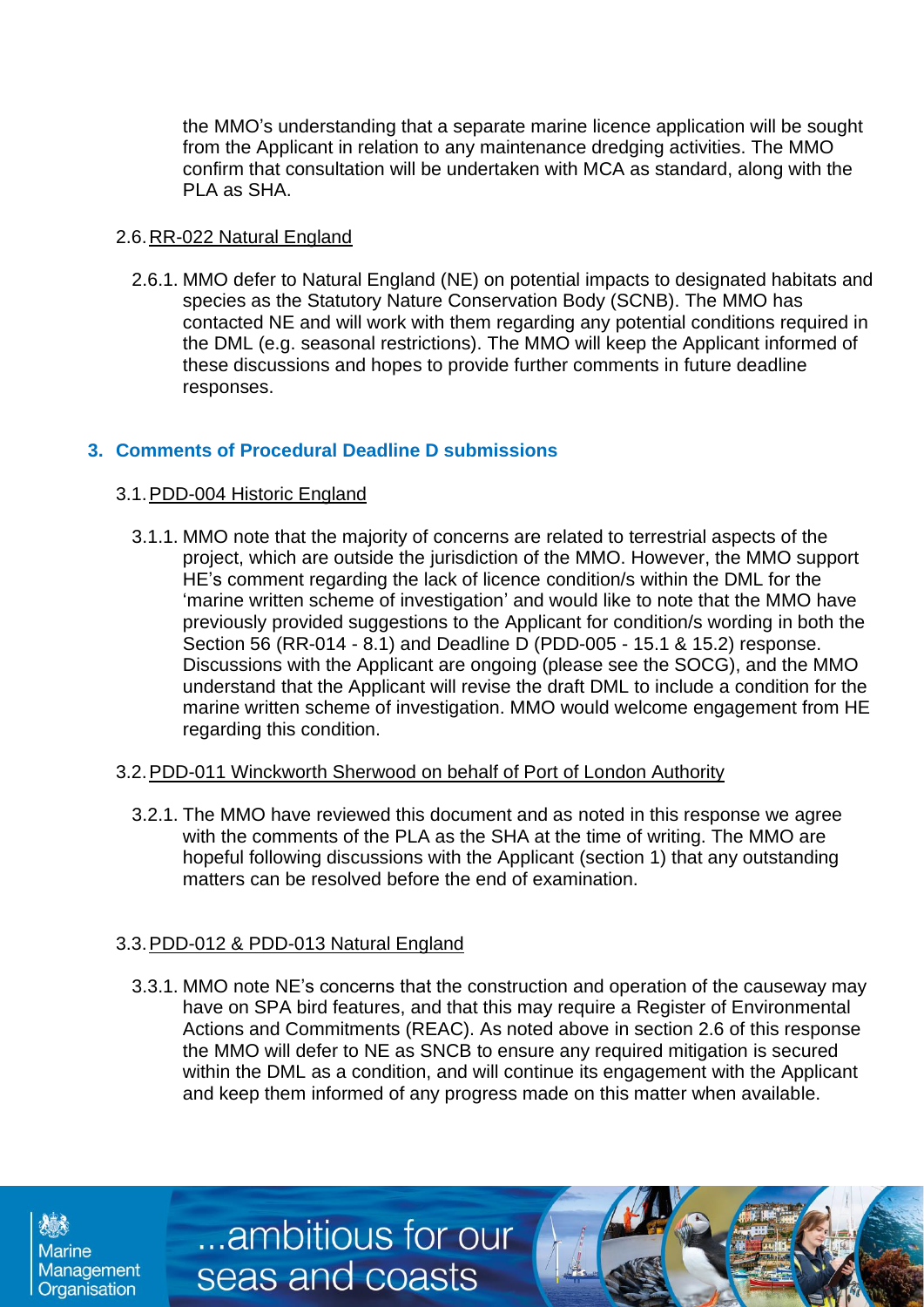## <span id="page-5-0"></span>**4. Comments on Any Additional Submissions accepted by the Examining Authority (ExA)**

- <span id="page-5-1"></span>4.1.AS-011 Thurrock Power Ltd – Notification of a non-material change request to the submitted application.
	- 4.1.1. The MMO have reviewed this document and note the removal of the proposal to create saltmarsh habitats and is in discussion with the applicant over suitable disposal methods of the dredged material now it is no longer to be used for habitat creation.
- <span id="page-5-2"></span>4.2.AS-003 Additional Submission - Applicant's response to s51 advice - 3.1 Draft Development Consent Order.
	- 4.2.1. The MMO note that although this is not the latest iteration of the DCO the MMO has been in discussions with the Applicant following this, and expect the draft DCO to be updated. Comments on the updated draft DCO will be provided at the next deadline.
- <span id="page-5-3"></span>4.3.AS-007 Cumulative Effects Assessment Addendum. Additional Submission from the Applicant.
	- 4.3.1. The MMO has reviewed this document and has no comments to make in regards to the cumulative effects with the Lower Thames Crossing jetty construction.
	- 4.3.2. As mentioned in section 2.2 The MMO note that both cumulative and in-combination effects will need updating throughout the examination period and will review as required.

# <span id="page-5-4"></span>**5. Responses to ExA's Written Questions (ExQ1)**

...ambitious for our

seas and coasts

**Marine** 

Management Organisation

- 5.1.MMO has reviewed the ExA's written questions and the following constitutes the MMO's response to direct questions and any other questions which the MMO feels are of relevance to our remit and/or interests.
	- 5.1.1. With regard to question 1.7.30 The MMO provided comments on the draft DML at Deadline D (PDD-005) and is in ongoing discussions with the Applicant (please see section 1 of this response for further details) to agree a SOCG which includes matters related to the DML.
	- 5.1.2. With regard to question 1.7.29 The MMO welcome the inclusion of a causeway decommissioning plan and note that this may need including within the DML
	- 5.1.3. With regard to question 1.10.14 The MMO would like to highlight the need to update the coordinates in the DML to reflect the most up-to-date boundary following the removal of Work no.9 (Part 1, table 2).